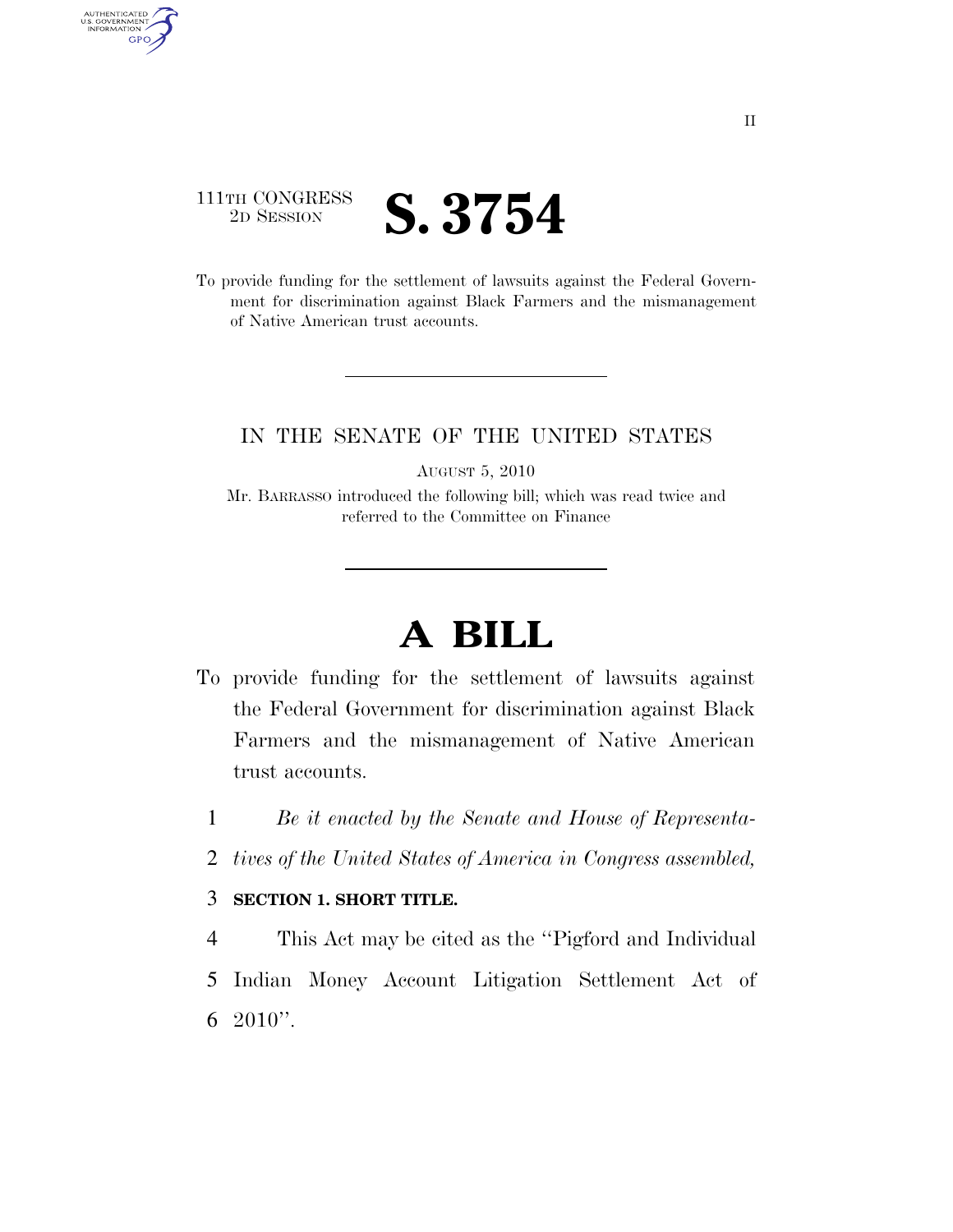$\mathfrak{D}$ 

#### **SEC. 2. PIGFORD SETTLEMENT AGREEMENT.**

•**S 3754 IS** (a) There is hereby appropriated to the Department of Agriculture, \$1,150,000,000, to remain available until expended, to carry out the terms of a Settlement Agree- ment (''such Settlement Agreement'') executed by In re Black Farmers Discrimination Litigation, No. 08–511 (D.D.C.) that is approved by a court order that has be- come final and nonappealable, and that is comprehensive and provides for the final settlement of all remaining Pigford claims (''Pigford claims''), as defined in section 14012(a) of Public Law 110–246. The funds appropriated herein for such Settlement Agreement are in addition to the \$100,000,000 in funds of the Commodity Credit Cor- poration (CCC) that section 14012 made available for the payment of Pigford claims and are available only after such CCC funds have been fully obligated. The use of the funds appropriated herein shall be subject to the express terms of such Settlement Agreement. If any of the funds appropriated herein are not used for carrying out such Settlement Agreement, such funds shall be returned to the Treasury and shall not be made available for any purpose related to section 14012, for any other settlement agree- ment executed In re Black Farmers Discrimination Litiga- tion, No. 08–511 (D.D.C.), or for any other purpose. If such Settlement Agreement is not executed and approved as provided above, then the sole funding available for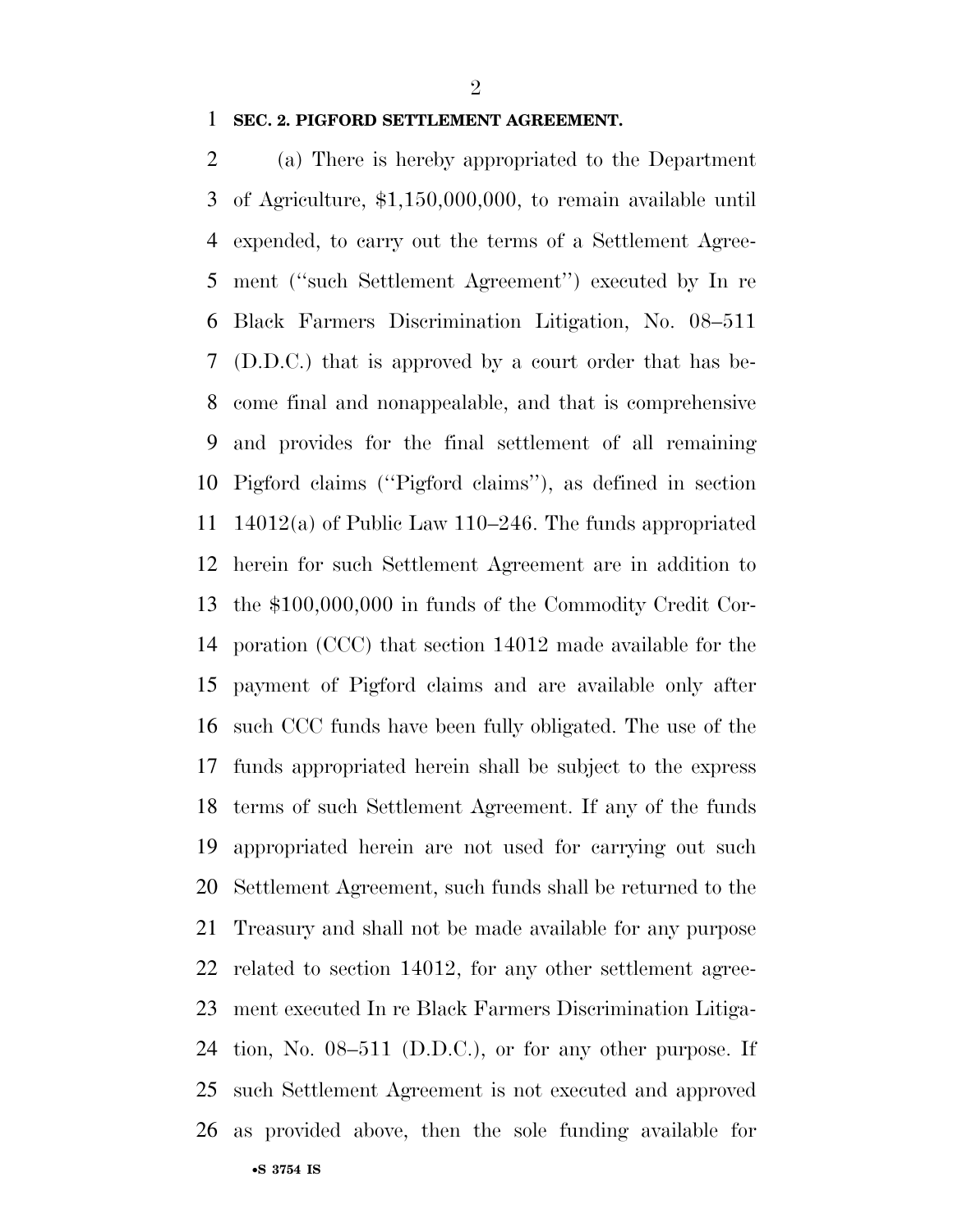1 Pigford claims shall be the \$100,000,000 of funds of the 2 CCC that section 14012 made available for the payment 3 of Pigford claims.

 (b) Nothing in this section shall be construed as re- quiring the United States, any of its officers or agencies, or any other party to enter into such Settlement Agree-ment or any other settlement agreement.

8 (c) Nothing in this section shall be construed as cre-9 ating the basis for a Pigford claim.

10 (d) Section 14012 of the Food, Conservation, and 11 Energy Act of 2008 (Public Law 110–246; 122 Stat. 12 2209) is amended—

13 (1) in subsection  $(e)(1)$ —

14 (A) by striking ''subsection (h)'' and in-15 serting "subsection (g)"; and

16 (B) by striking "subsection (i)" and insert-17 ing "subsection (h)";

18 (2) by striking subsection (e);

19 (3) in subsection (g), by striking ''subsection 20  $(f)$  '' and inserting "subsection  $(e)$ ";

21 (4) in subsection (i)—

22 (A) by striking  $(1)$ " and all that follows 23 through "Of the funds" and inserting the fol-24 lowing:

25  $\text{``(h) FUNDING.}$  -Of the funds";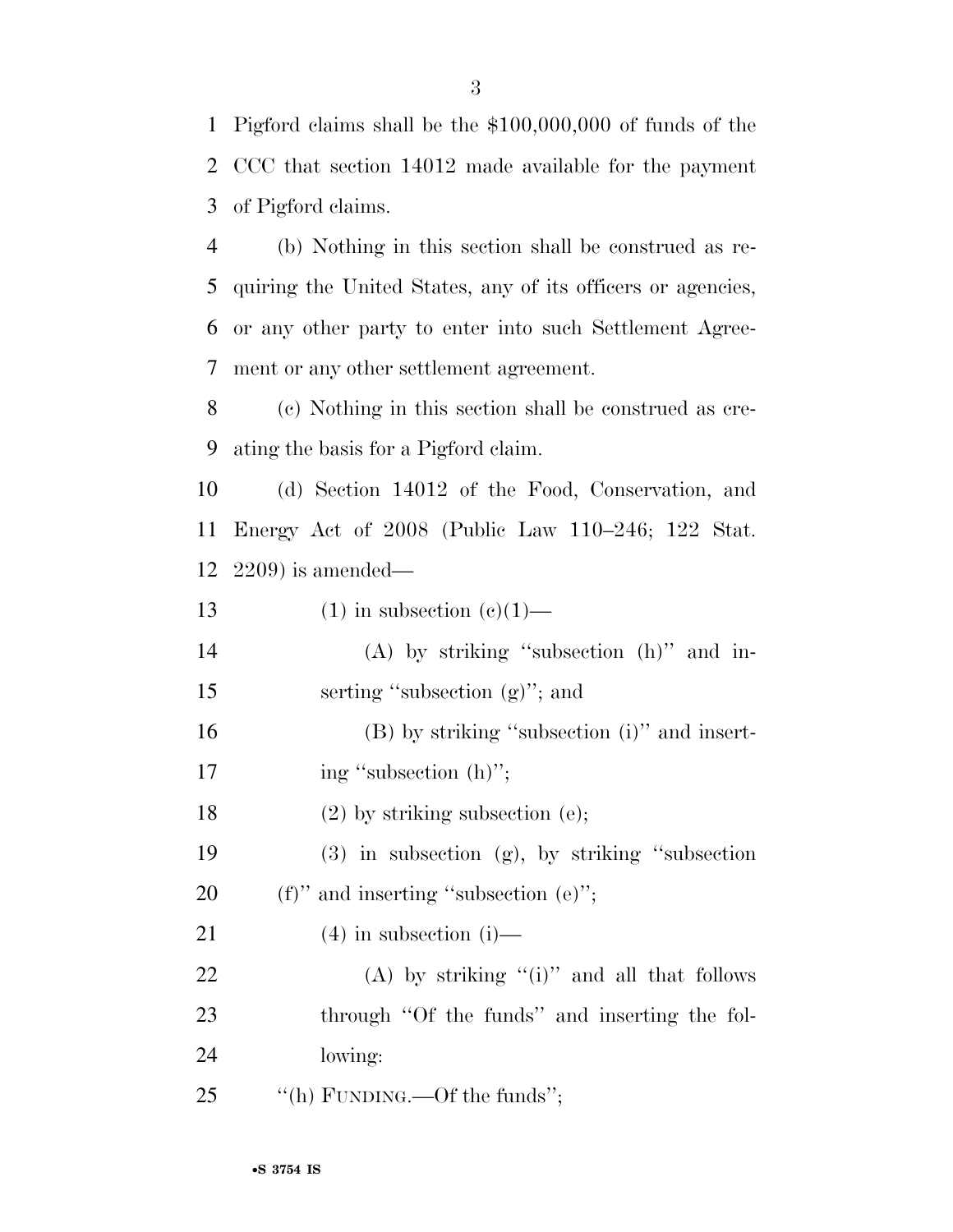| $\mathbf{1}$   | $(B)$ by striking "subsection $(g)$ " and in-                        |
|----------------|----------------------------------------------------------------------|
| $\overline{2}$ | serting "subsection (f)"; and                                        |
| 3              | $(C)$ by striking paragraph $(2)$ ;                                  |
| $\overline{4}$ | $(5)$ by striking subsection (j); and                                |
| 5              | $(6)$ by redesignating subsections $(f)$ , $(g)$ , $(h)$ ,           |
| 6              | and $(k)$ as subsections $(e)$ , $(f)$ , $(g)$ , and $(i)$ , respec- |
| 7              | tively.                                                              |
| 8              | SEC. 3. THE INDIVIDUAL INDIAN MONEY ACCOUNT LITIGA-                  |
| 9              | TION SETTLEMENT ACT OF 2010.                                         |
| 10             | (a) DEFINITIONS.—In this Act:                                        |
| 11             | (1) AMENDED COMPLAINT.—The<br>term                                   |
| 12             | "Amended Complaint" means the Amended Com-                           |
| 13             | plaint attached to the Settlement.                                   |
| 14             | (2)<br>LAND CONSOLIDATION PROGRAM.—The                               |
| 15             | term "Land Consolidation Program" means a pro-                       |
| 16             | gram conducted in accordance with the Settlement                     |
| 17             | and the Indian Land Consolidation Act (25 U.S.C.                     |
| 18             | 2201 et seq.) under which the Secretary may pur-                     |
| 19             | chase fractional interests in trust or restricted land.              |
| 20             | (3) LITIGATION.—The term "Litigation" means                          |
| 21             | the case entitled Elouise Cobell et al. v. Ken Salazar               |
| 22             | et al., United States District Court, District of Co-                |
| 23             | lumbia, Civil Action No. 96–1285 (JR).                               |
| 24             | (4) PLAINTIFF.—The term "Plaintiff" means a                          |
| 25             | member of any class certified in the Litigation.                     |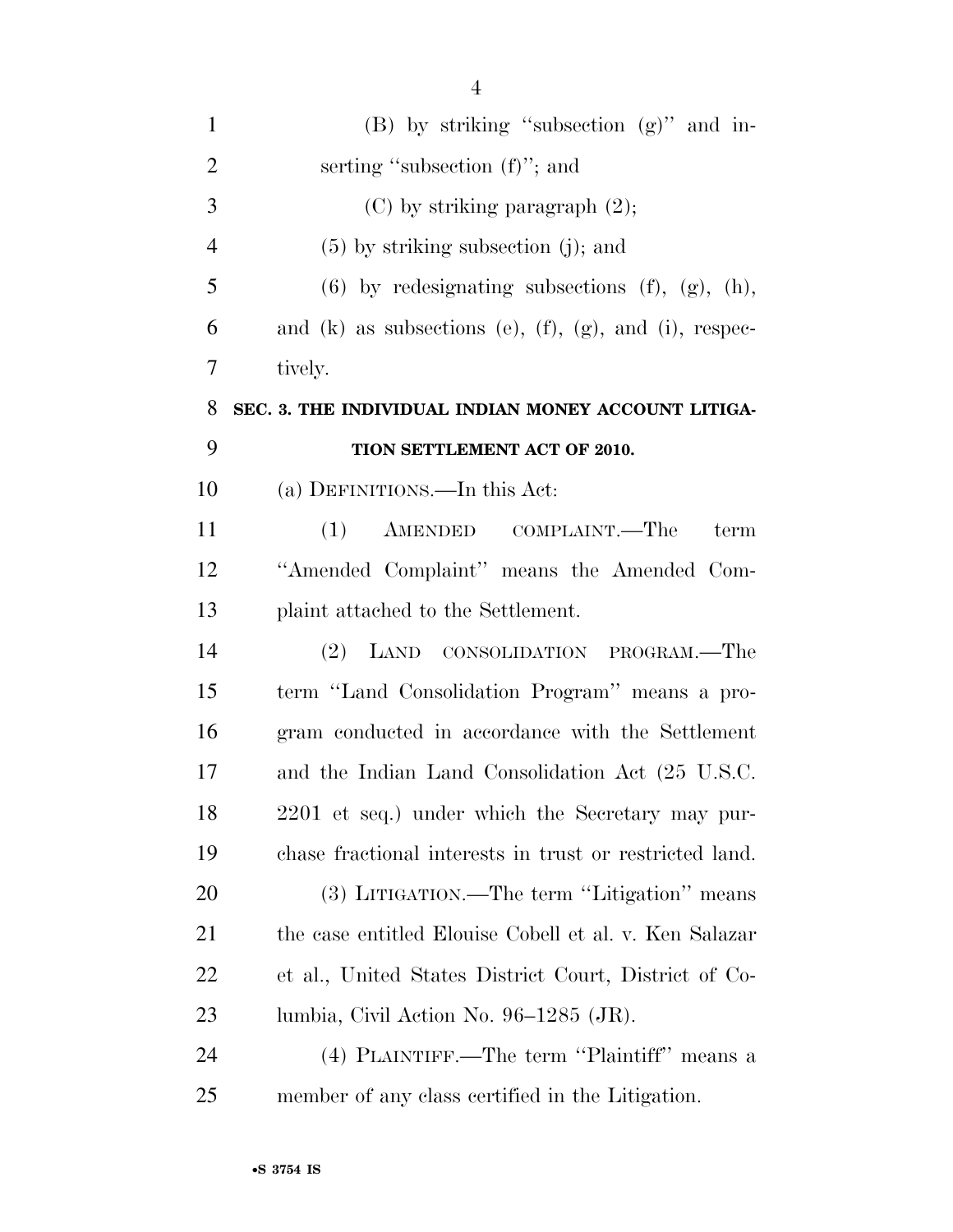| $\mathbf{1}$   | (5) SECRETARY.—The term "Secretary" means           |
|----------------|-----------------------------------------------------|
| $\overline{2}$ | the Secretary of the Interior.                      |
| 3              | SETTLEMENT.—The term "Settlement"<br>(6)            |
| $\overline{4}$ | means the Class Action Settlement Agreement dated   |
| 5              | December 7, 2009, in the Litigation, as modified by |
| 6              | the parties to the Litigation.                      |
| 7              | (7) SIDE AGREEMENT ON ATTORNEYS' FEES,              |
| 8              | EXPENSES, AND COSTS.—The term "Side Agreement"      |
| 9              | on Attorneys' Fees, Expenses, and Costs" means an   |
| 10             | agreement dated December 7, 2009, between Class     |
| 11             | Counsel (as defined in the Settlement) and the De-  |
| 12             | fendants (as defined in the Settlement) relating to |
| 13             | attorneys' fees, expenses, and costs incurred by    |
| 14             | Class Counsel in connection with the Litigation and |
| 15             | implementation of the Settlement.                   |
| 16             | (8) TRUST ADMINISTRATION CLASS.—The term            |
| 17             | "Trust Administration Class" means the Trust Ad-    |
| 18             | ministration Class as defined in the Settlement.    |
| 19             | (b) PURPOSE.—The purpose of this section is to au-  |
| 20             | thorize the Settlement.                             |
| 21             | (c) AUTHORIZATION.—The Settlement is authorized,    |
| 22             | ratified, and confirmed.                            |
| 23             | (d) JURISDICTIONAL PROVISIONS.—                     |

 (1) IN GENERAL.—Notwithstanding the limita-tion of jurisdiction of district courts contained in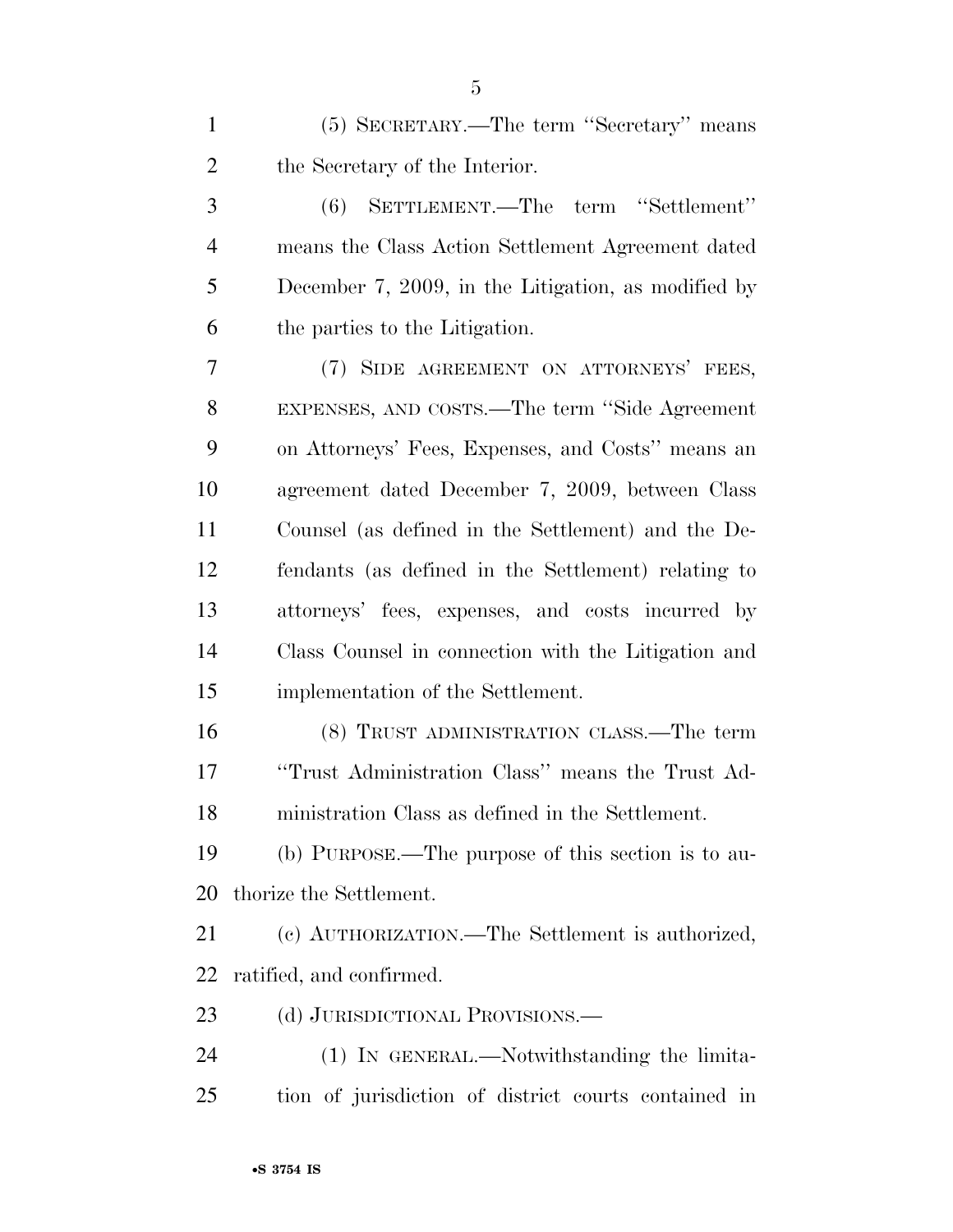| $\mathbf{1}$   | section $1346(a)(2)$ of title 28, United States Code, |
|----------------|-------------------------------------------------------|
| 2              | the United States District Court for the District of  |
| 3              | Columbia shall have jurisdiction over the claims as-  |
| $\overline{4}$ | serted in the Amended Complaint for purposes of       |
| 5              | the Settlement.                                       |
| 6              | (2) CERTIFICATION OF TRUST ADMINISTRATION             |
| 7              | $\text{CLASS}$ .                                      |
| 8              | (A) IN GENERAL.—Notwithstanding the                   |
| 9              | requirements of the Federal Rules of Civil Pro-       |
| 10             | edure, the court overseeing the Litigation may        |
| 11             | certify the Trust Administration Class.               |
| 12             | (B) TREATMENT.—On certification under                 |
| 13             | subparagraph (A), the Trust Administration            |
| 14             | Class shall be treated as a class under Federal       |
| 15             | Rule of Civil Procedure $23(b)(3)$ for purposes       |
| 16             | of the Settlement.                                    |
| 17             | (e) TRUST LAND CONSOLIDATION.—                        |
| 18             | (1) TRUST LAND CONSOLIDATION FUND.                    |
| 19             | (A) ESTABLISHMENT. - On final approval                |
| 20             | (as defined in the Settlement) of the Settle-         |
| 21             | ment, there shall be established in the Treasury      |
| 22             | of the United States a fund, to be known as the       |
| 23             | "Trust Land Consolidation Fund".                      |
| 24             | AVAILABILITY<br>(B)<br>OF<br>AMOUNTS.-                |
| 25             | Amounts in the Trust Land Consolidation               |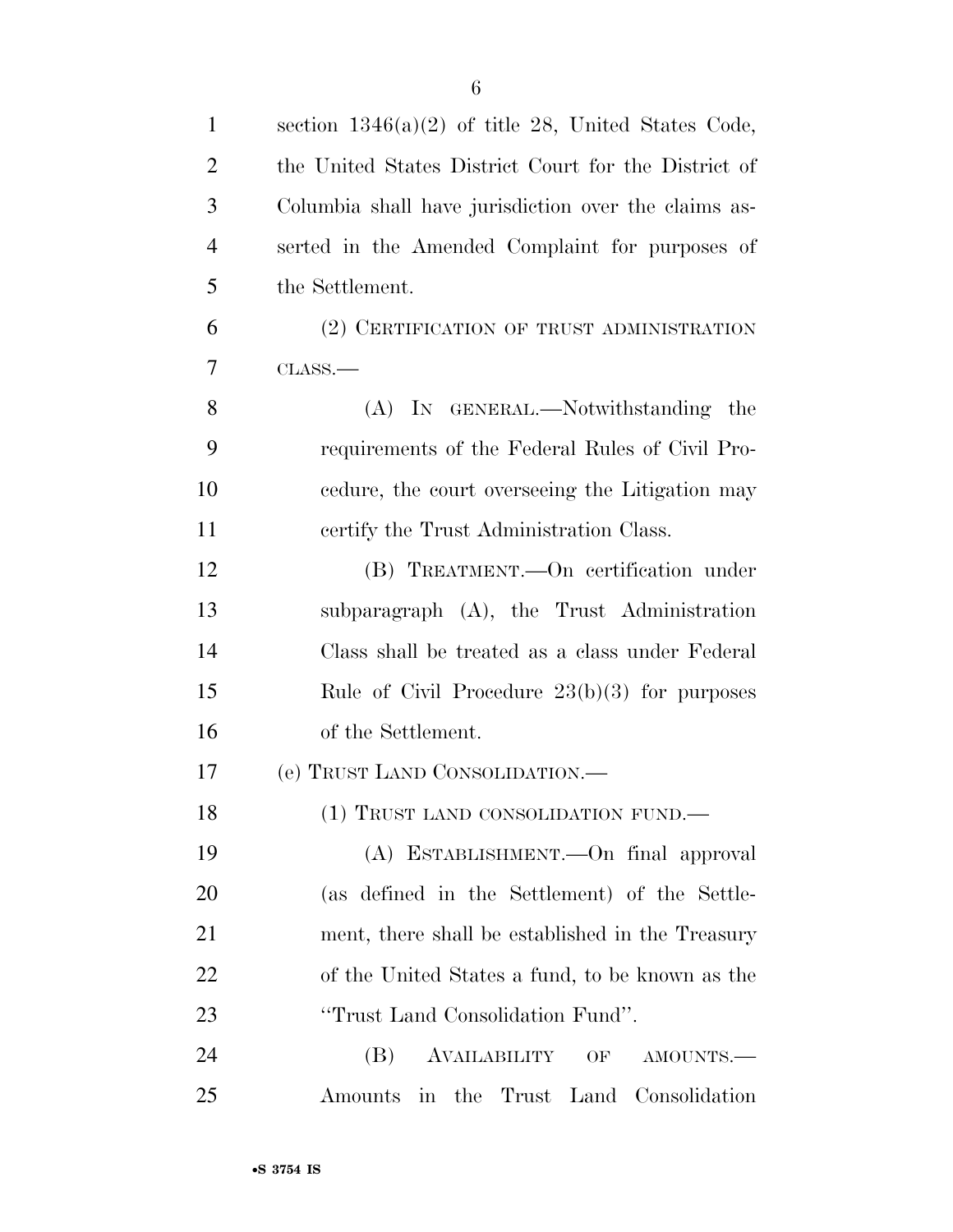| $\mathbf{1}$   | Fund shall be made available to the Secretary   |
|----------------|-------------------------------------------------|
| $\overline{2}$ | during the 10-year period beginning on the date |
| 3              | of final approval of the Settlement—            |
| $\overline{4}$ | (i) to conduct the Land Consolidation           |
| 5              | Program; and                                    |
| 6              | (ii) for other costs specified in the           |
| 7              | Settlement.                                     |
| 8              | $(C)$ DEPOSITS.—                                |
| 9              | (i) IN GENERAL.—On final approval               |
| 10             | (as defined in the Settlement) of the Set-      |
| 11             | tlement, the Secretary of the Treasury          |
| 12             | shall deposit in the Trust Land Consolida-      |
| 13             | tion Fund $$2,000,000,000$ of the amounts       |
| 14             | appropriated by section 1304 of title 31,       |
| 15             | United States Code.                             |
| 16             | (ii) CONDITIONS MET.—The condi-                 |
| 17             | tions described in section 1304 of title 31,    |
| 18             | United States Code, shall be considered to      |
| 19             | be met for purposes of clause (i).              |
| 20             | (D) TRANSFERS.—In a manner designed             |
| 21             | to encourage participation in the Land Consoli- |
| 22             | dation Program, the Secretary may transfer, at  |
| 23             | the discretion of the Secretary, not more than  |
| 24             | $$60,000,000$ of amounts in the Trust Land      |
| 25             | Consolidation Fund to the Indian Education      |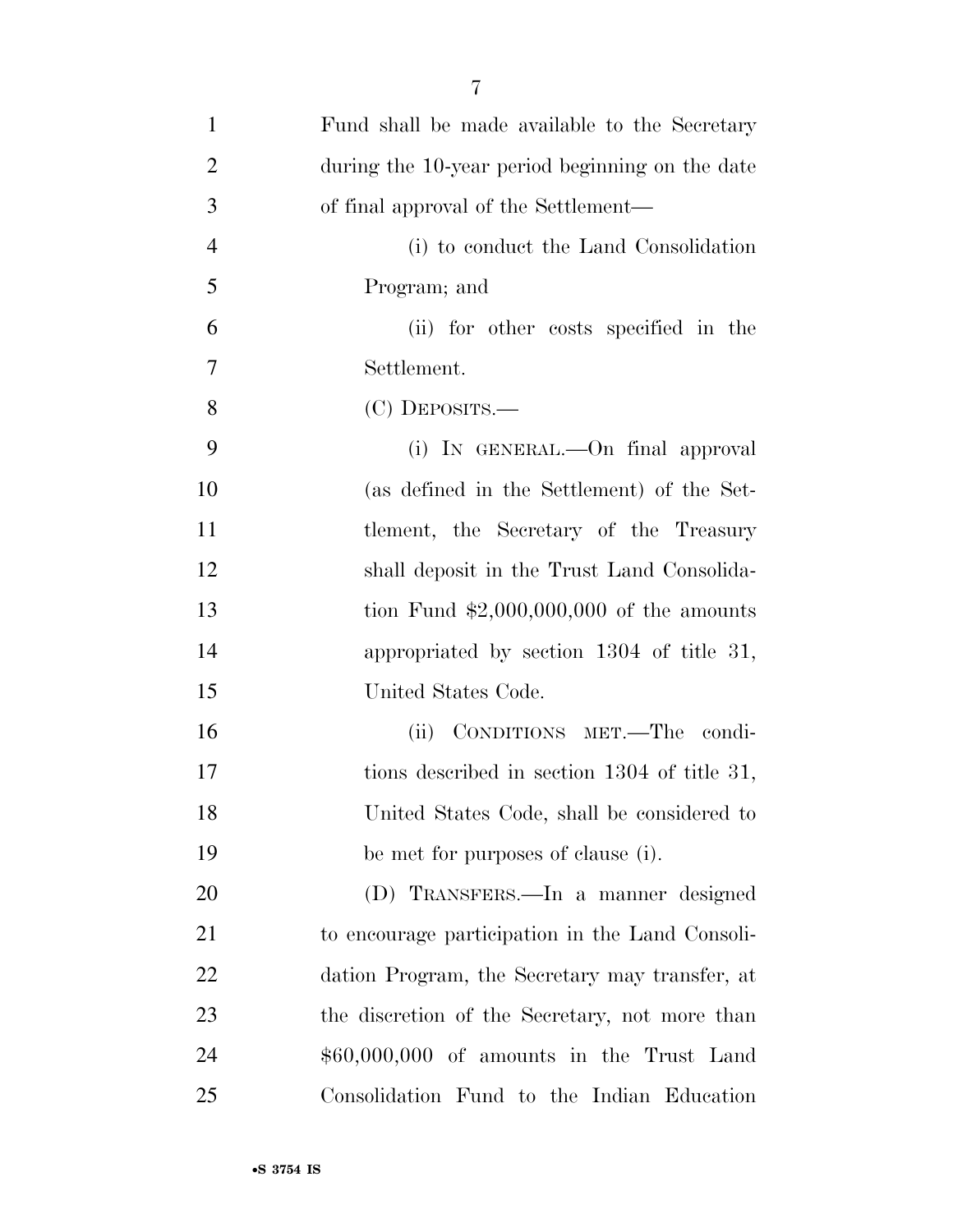Scholarship Holding Fund established under paragraph 2. (2) INDIAN EDUCATION SCHOLARSHIP HOLDING FUND.— (A) ESTABLISHMENT.—On final approval (as defined in the Settlement) of the Settle- ment, there shall be established in the Treasury of the United States a fund, to be known as the ''Indian Education Scholarship Holding Fund''. (B) AVAILABILITY.—Notwithstanding any other provision of law governing competition, public notification, or Federal procurement or assistance, amounts in the Indian Education Scholarship Holding Fund shall be made avail- able, without further appropriation, to the Sec- retary to contribute to an Indian Education Scholarship Fund, as described in the Settle- ment, to provide scholarships for Native Ameri- cans. (3) ACQUISITION OF TRUST OR RESTRICTED LAND.—The Secretary may acquire, at the discre-tion of the Secretary and in accordance with the

 Land Consolidation Program, any fractional interest in trust or restricted land.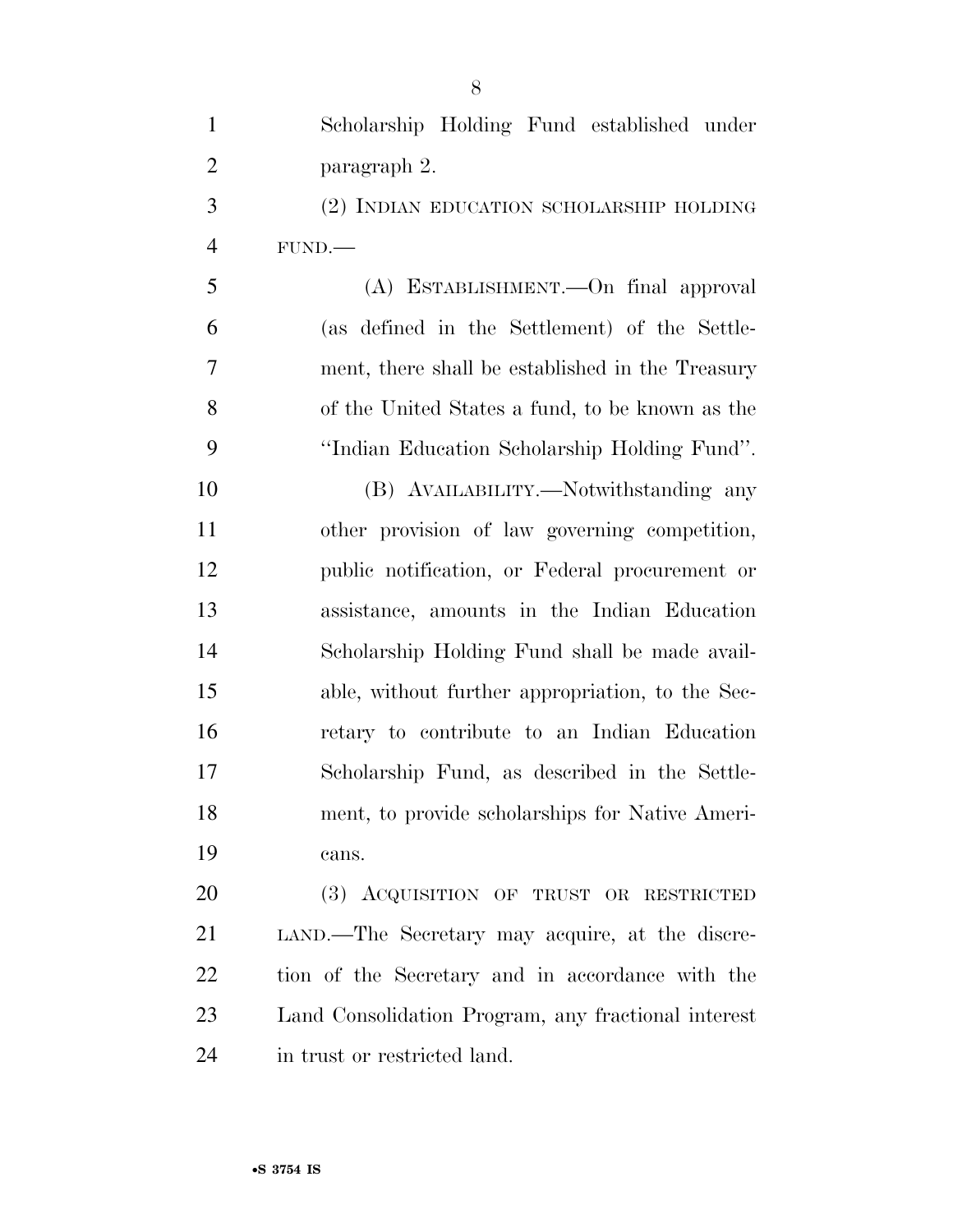| $\mathbf{1}$   | (4) TREATMENT OF UNLOCATABLE<br>PLAIN-               |
|----------------|------------------------------------------------------|
| $\overline{2}$ | TIFFS.—A Plaintiff the whereabouts of whom are       |
| 3              | unknown and who, after reasonable efforts by the     |
| $\overline{4}$ | Secretary, cannot be located during the 5-year pe-   |
| 5              | riod beginning on the date of final approval (as de- |
| 6              | fined in the Settlement) of the Settlement shall be  |
| 7              | considered to have accepted an offer made pursuant   |
| 8              | to the Land Consolidation Program.                   |
| 9              | (f) TAXATION AND OTHER BENEFITS.-                    |
| 10             | (1) INTERNAL REVENUE CODE.—For purposes              |
| 11             | of the Internal Revenue Code of 1986, amounts re-    |
| 12             | ceived by an individual Indian as a lump sum or a    |
| 13             | periodic payment pursuant to the Settlement—         |
| 14             | (A) shall not be included in gross income;           |
| 15             | and                                                  |
| 16             | (B) shall not be taken into consideration            |
| 17             | for purposes of applying any provision of the        |
| 18             | Internal Revenue Code that takes into account        |
| 19             | excludable income in computing adjusted gross        |
| 20             | income or modified adjusted gross income, in-        |
| 21             | cluding section 86 of that Code (relating to So-     |
| 22             | cial Security and tier 1 railroad retirement ben-    |
| 23             | efits).                                              |
| 24             | (2) OTHER BENEFITS.—Notwithstanding<br>any           |
| 25             | other provision of law, for purposes of determining  |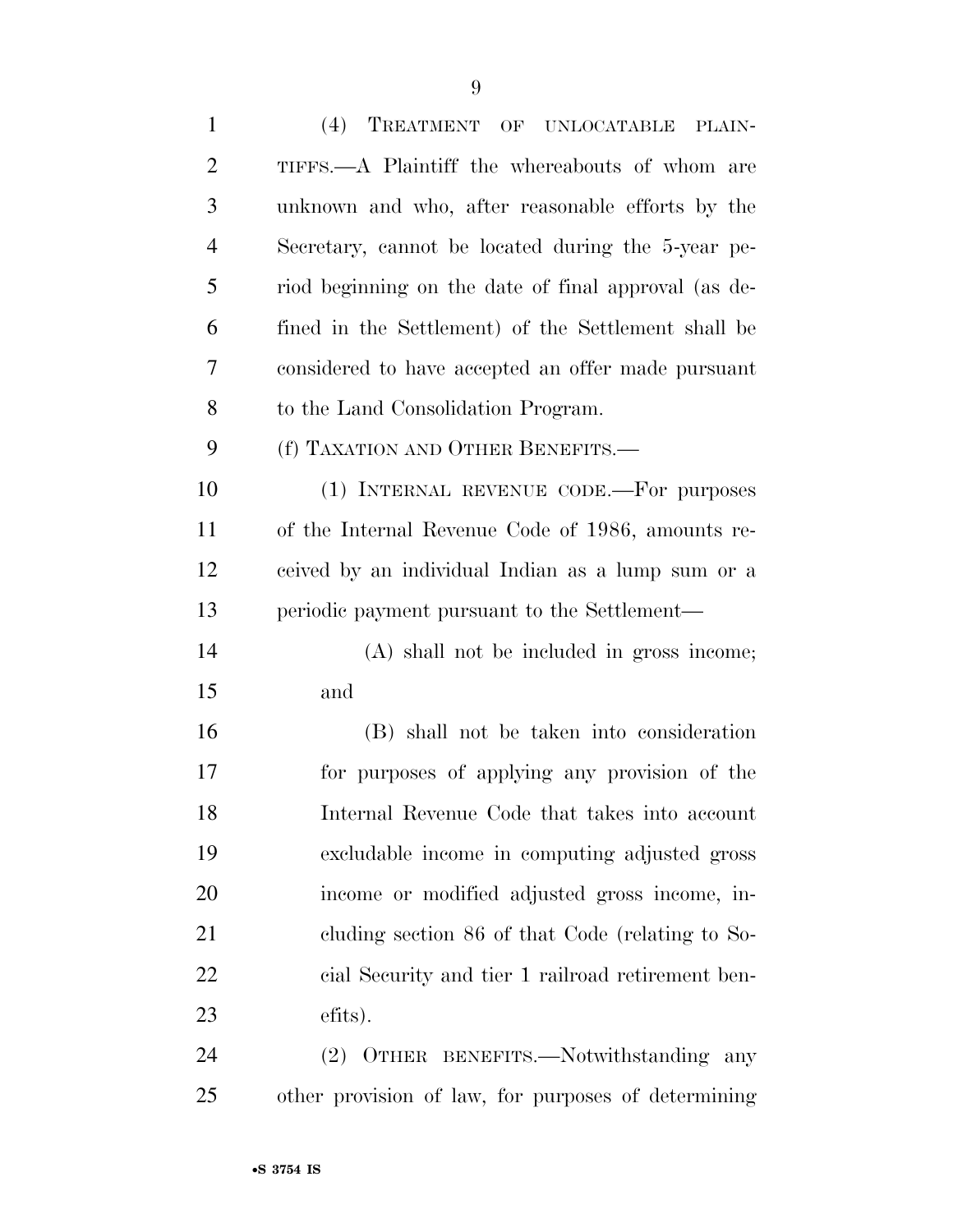| $\mathbf{1}$   | initial eligibility, ongoing eligibility, or level of bene- |
|----------------|-------------------------------------------------------------|
| $\overline{2}$ | fits under any Federal or federally assisted program,       |
| 3              | amounts received by an individual Indian as a lump          |
| $\overline{4}$ | sum or a periodic payment pursuant to the Settle-           |
| 5              | ment shall not be treated for any household member,         |
| 6              | during the 1-year period beginning on the date of re-       |
| 7              | ceipt                                                       |
| 8              | $(A)$ as income for the month during which                  |
| 9              | the amounts were received; or                               |
| 10             | (B) as a resource.                                          |
| 11             | (g) INCENTIVE AWARDS AND AWARD OF FEES, EX-                 |
| 12             | PENSES, AND COSTS UNDER SETTLEMENT AGREE-                   |
| 13             | MENT.                                                       |
|                | (1) IN GENERAL.—The Court shall determine                   |
| 14             |                                                             |
| 15             | the amount to which the Plaintiffs in the Litigation        |
| 16             | may be entitled for incentive awards and for attor-         |
| 17             | neys' fees, expenses, and costs—                            |
| 18             | (A) in accordance with controlling law, in-                 |
| 19             | cluding (with respect to attorneys' fees, ex-               |
| 20             | penses, and costs) any applicable rule of law re-           |
| 21             | quiring counsel to produce contemporaneous                  |
| 22             | time, expense, and cost records in support of a             |
| 23             | motion for such time, expense, and cost records;            |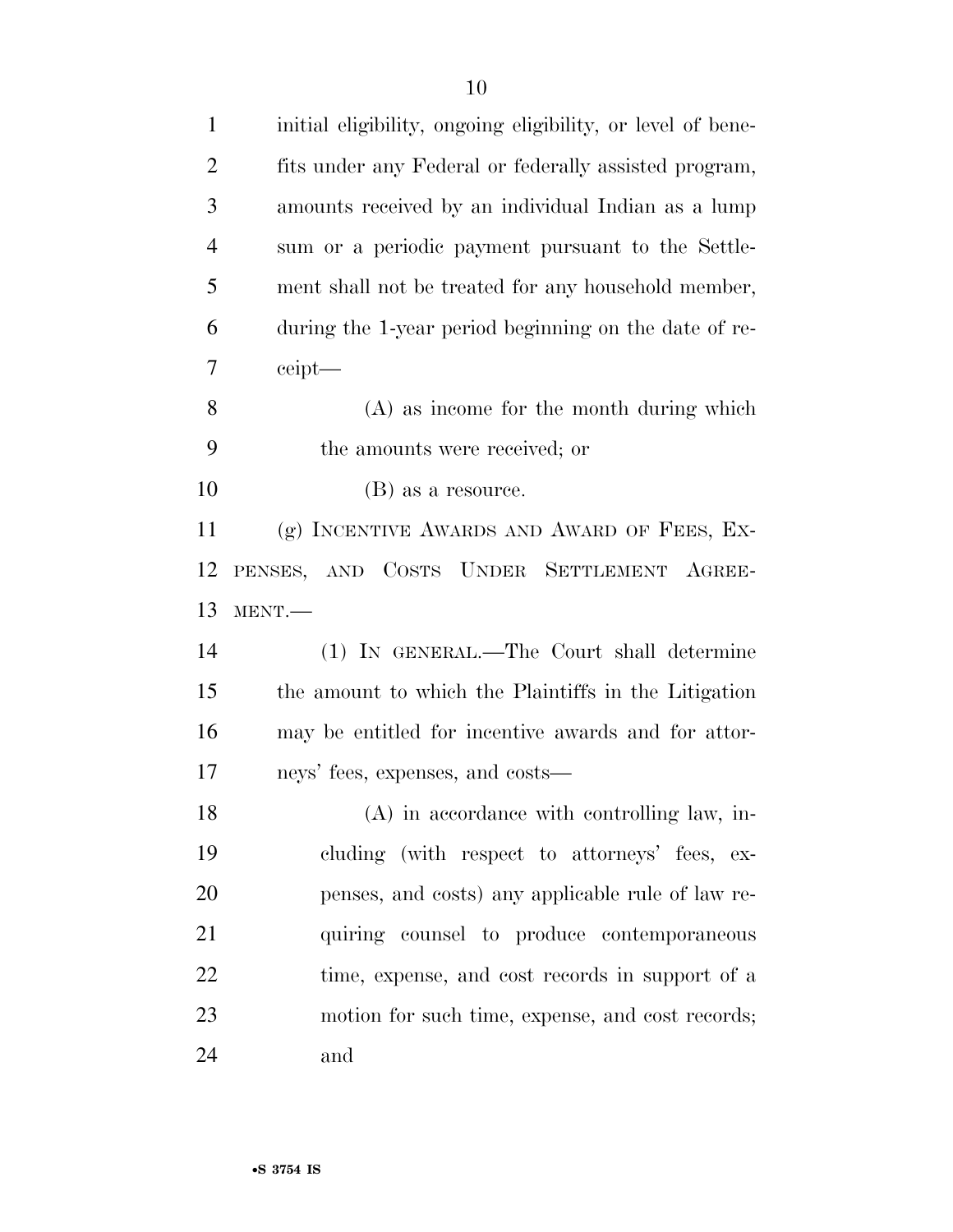(B) giving due consideration to the special status of Class Members (as defined in the Set- tlement) as beneficiaries of a federally created and administered trust.

 (2) NOTICE OF SIDE AGREEMENT ON ATTOR- NEYS' FEES, EXPENSES, AND COSTS.—The descrip- tion of the request of Class Counsel for an amount of attorneys' fees, expenses, and costs required under paragraph C.1.d. of the Settlement shall in- clude a description of all material provisions of the Side Agreement on Attorneys' Fees, Expenses, and Costs.

 (h) SELECTION OF 1 OR MORE QUALIFYING BANKS.—The Court, in exercising the discretion of the Court to approve the selection of any proposed Qualifying Bank (as defined in the Settlement) under paragraph A.1. of the Settlement, may consider any factors or cir- cumstances regarding the proposed Qualifying Bank that the Court determines to be appropriate to protect the rights and interests of Class Members (as defined in the Settlement) in the funds to be deposited in the Settlement Account (as defined in the Settlement).

23 (i) TRUST LAND CONSOLIDATION FUND.—

 (1) CONSULTATION.—In implementing para-graph F. of the Settlement, the Secretary shall con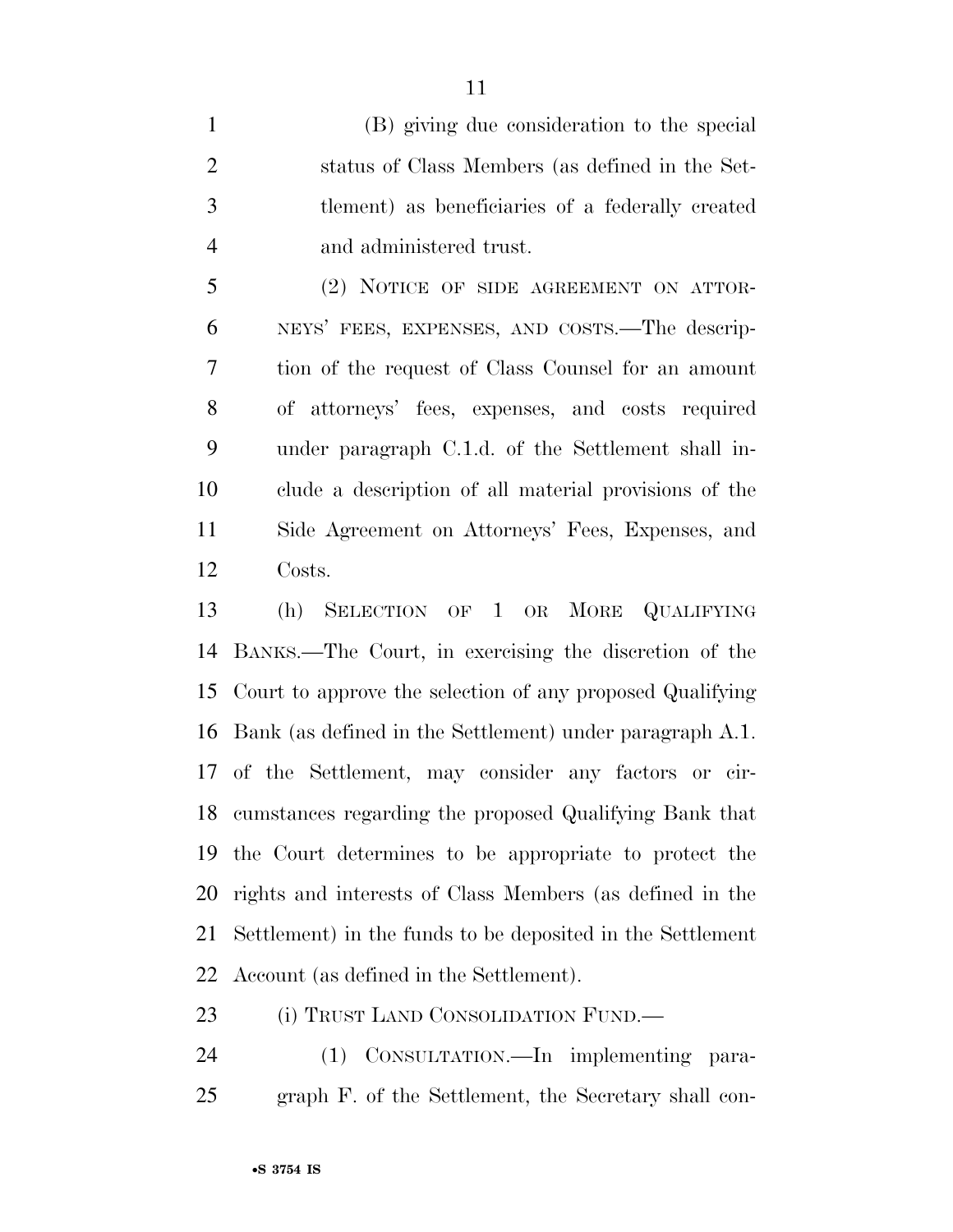sult with federally recognized Indian tribes with re-spect to—

 (A) prioritizing and selecting tracts of land for consolidation of fractionated interests; and (B) otherwise implementing the Settlement with regard to consolidation of fractionated in-terests under the Settlement.

8 (2) CONTRACTING AND COMPACTING.—Not- withstanding any provision of the Indian Land Con- solidation Act (25 U.S.C. 2201 et seq.), the Sec- retary shall implement paragraph F. of the Settle- ment through contracts or compacts under titles I and IV of the Indian Self-Determination and Edu-cation Assistance Act (25 U.S.C. 450 et seq.).

 (j) TRUST ADMINISTRATION CLASS ADJUST-MENTS.—

17 (1) IN GENERAL.—In addition to any amounts deducted from the Accounting/Trust Administration Fund under paragraph E.4.b.2. of the Settlement, 20 the Court shall require the Claims Administrator (as defined in the Settlement) to set aside, from the funds paid into the Accounting/Trust Administration Fund (as defined in the Settlement) pursuant to paragraph E.2.a. of the Settlement, \$50,000,000 for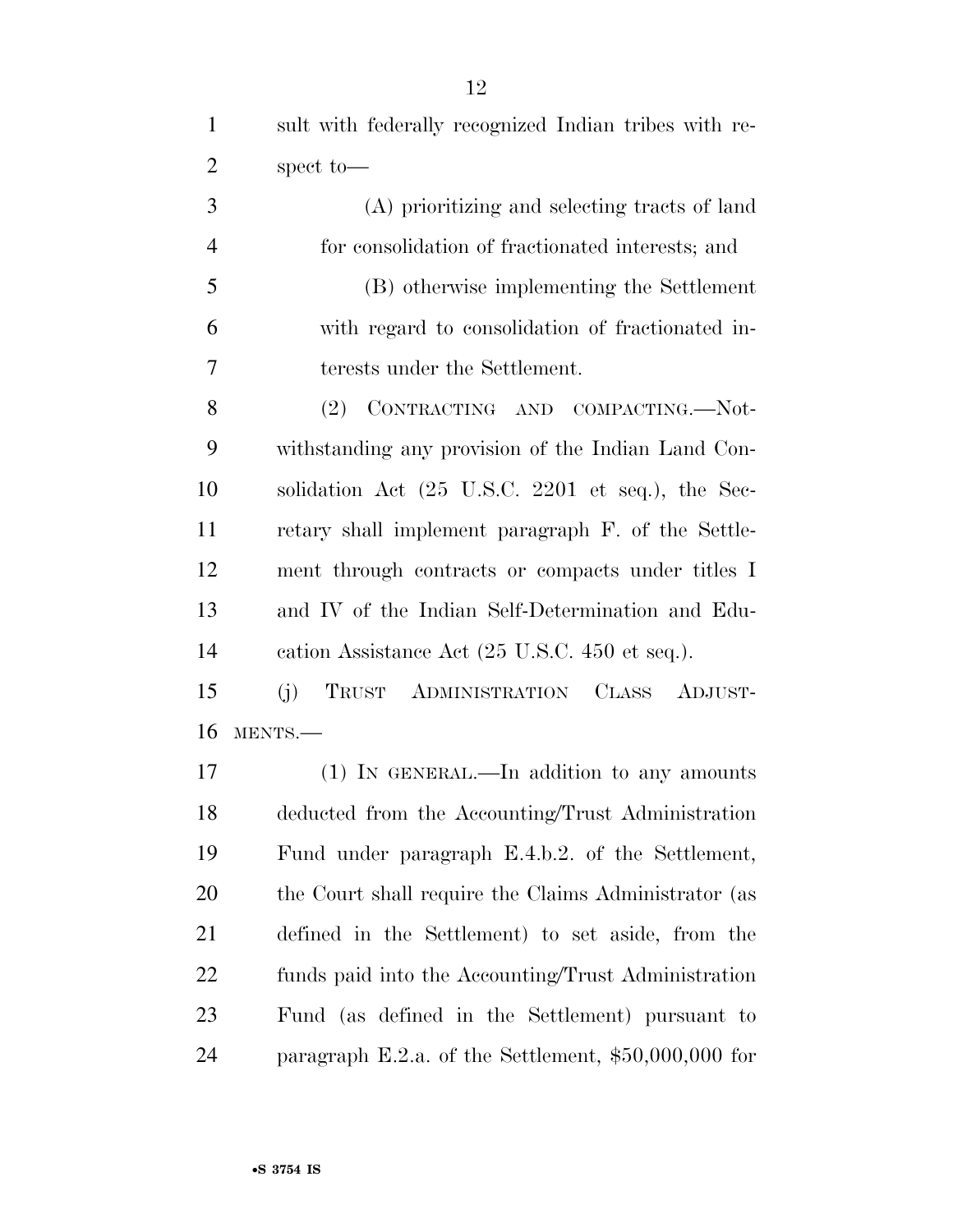| $\mathbf{1}$   | making equitable adjustments to the payments to       |
|----------------|-------------------------------------------------------|
| $\overline{2}$ | members of the Trust Administration Class             |
| 3              | (2) PURPOSE OF ADJUSTMENTS.—The purpose               |
| $\overline{4}$ | of the adjustments under this subsection is to pro-   |
| 5              | vide additional compensation to any member of the     |
| 6              | Trust Administration Class who demonstrates that      |
| 7              | the pro rata formula calculated under paragraph       |
| 8              | $E.4.b.(3)$ of the Settlement does not provide fair   |
| 9              | compensation to such member of that class.            |
| 10             | (3) PROCEDURES.—Except as provided in para-           |
| 11             | graph (5), the procedures, manner, sufficiency of     |
| 12             | proof, and other requirements for members of the      |
| 13             | Trust Administration Class to receive adjustments     |
| 14             | under this subsection shall be established by, and be |
| 15             | within the discretion of, the Court.                  |
| 16             | (4) AMOUNT OF ADJUSTMENTS.—Whether a re-              |
| 17             | quested adjustment under this subsection should be    |
| 18             | made and the amount of any such adjustment shall      |
| 19             | be within the discretion of the Court and not subject |
| 20             | to appeal.                                            |
| 21             | (5) TIMING OF ADJUSTMENTS.—Any adjust-                |
| 22             | ment payments authorized under this subsection        |
| 23             | shall be distributed after payments have been made    |
| 24             | to class members under paragraphs E.3. and 4. of      |
| 25             | the Settlement.                                       |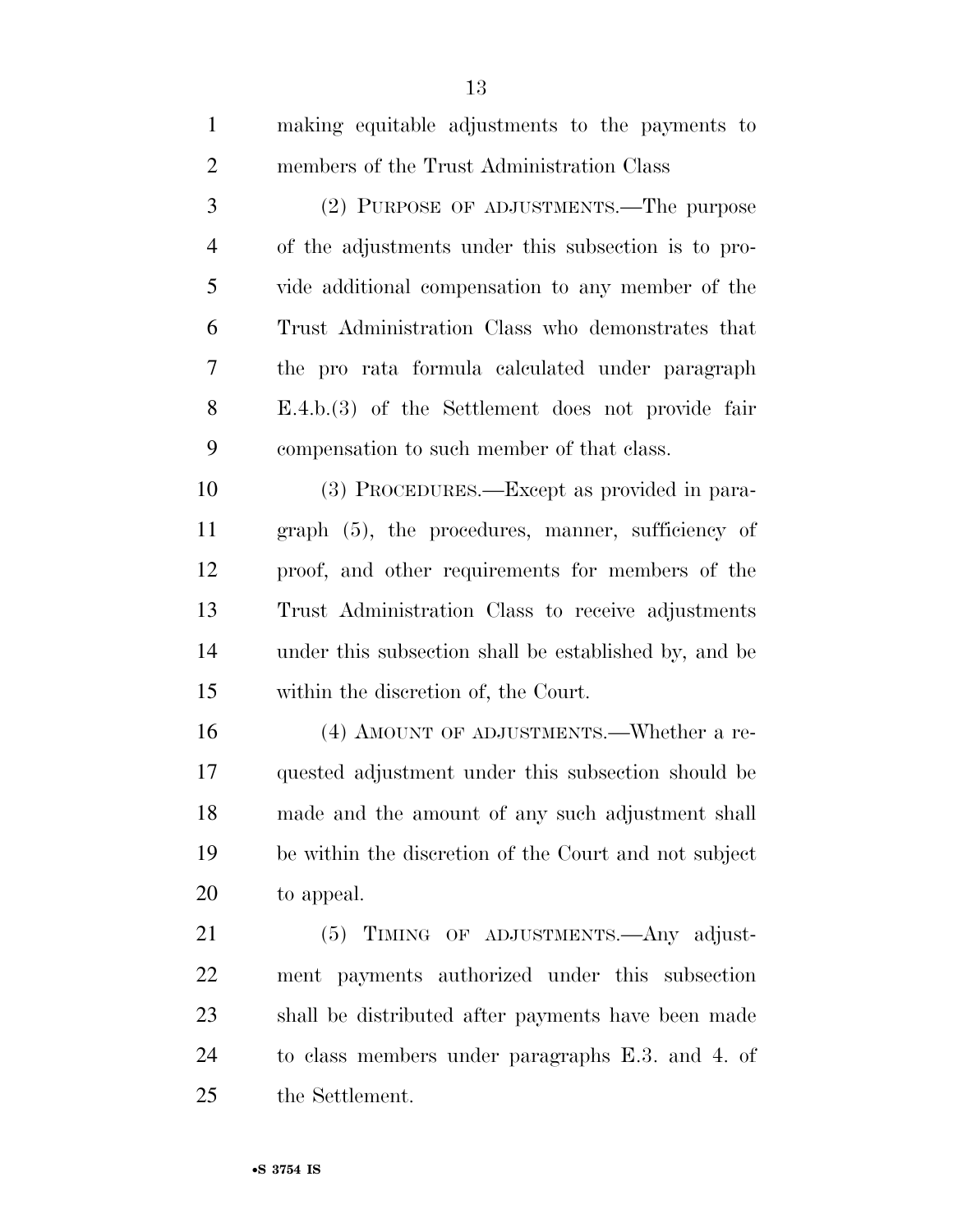| $\mathbf{1}$   | (6) REMAINING FUNDS.—Any funds remaining                   |
|----------------|------------------------------------------------------------|
| $\overline{2}$ | in the amount set aside under paragraph (1) after          |
| 3              | completing the payments of equitable adjustments           |
| 4              | under this subsection shall be distributed to all          |
| 5              | members of the Trust Administration Class in ac-           |
| 6              | cordance with the pro rata percentages calculated          |
| 7              | for the members of that class under paragraph              |
| 8              | $E.4.b.(3)$ of the Settlement.                             |
| 9              | (7) SPECIAL MASTER.—                                       |
| 10             | (A) IN GENERAL.—At the discretion of the                   |
| 11             | Court, the determination of the amount of equi-            |
| 12             | table adjustments under this subsection may be             |
| 13             | made by the special master appointed under the             |
| 14             | Settlement.                                                |
| 15             | (B) REVIEW AND APPROVAL.—Any adjust-                       |
| 16             | ments made by the special master under sub-                |
| 17             | paragraph (A) shall be subject to the review of            |
| 18             | the Court.                                                 |
| 19             | (k) APPOINTEES TO SPECIAL BOARD OF TRUST-                  |
| 20             | EES.—The 2 members of the special board of trustees to     |
| 21             | be selected by the Secretary under paragraph G.3. of the   |
| 22             | Settlement shall be selected only after consultation with, |
| 23             | and after considering the names of possible candidates of- |
| 24             | fered by, federally recognized Indian tribes.              |